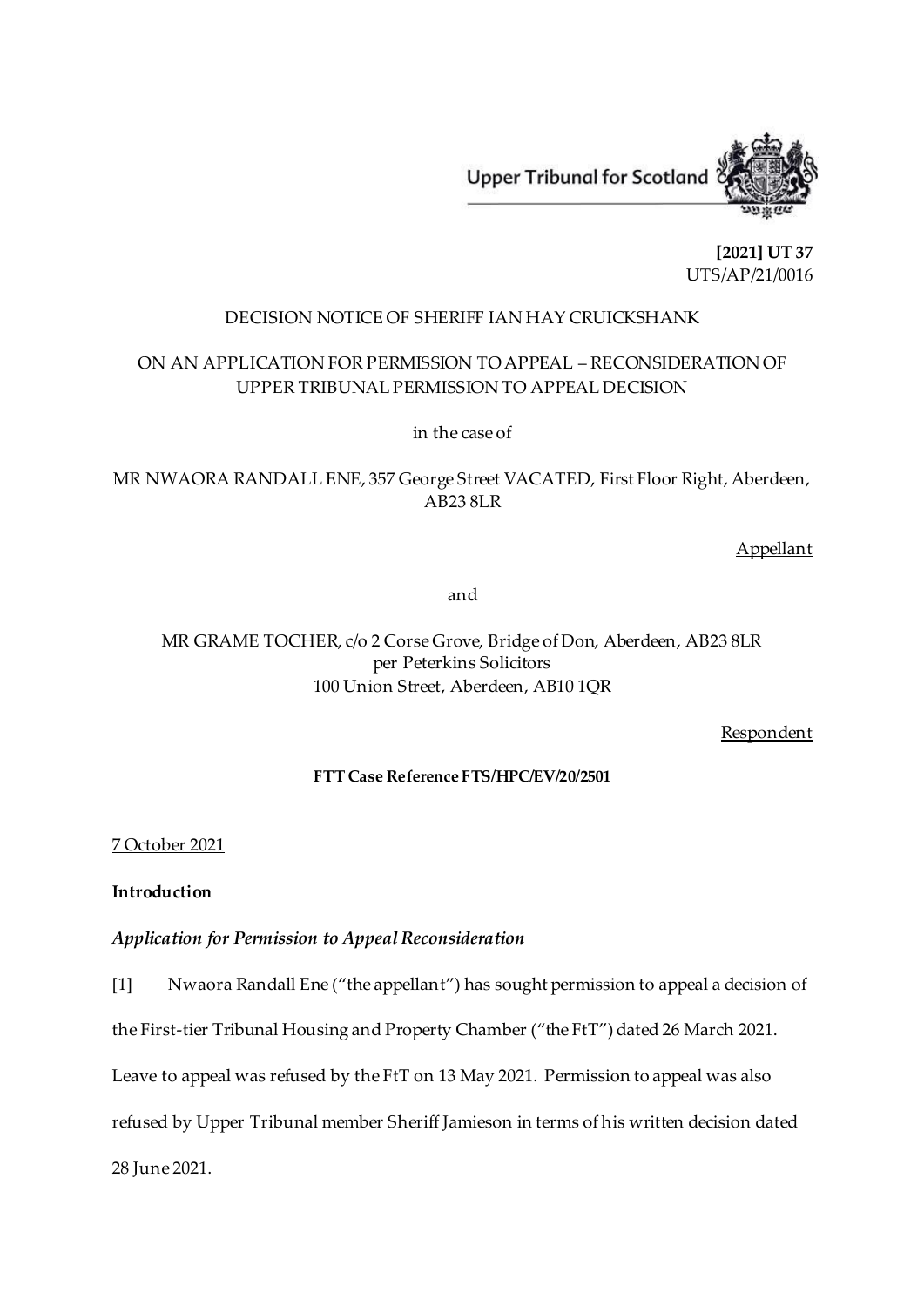[2] The appellant has requested re-consideration of the decision of Sheriff Jamieson refusing permission to appeal. The request is made in terms of Rule 3(7) of the Upper Tribunal for Scotland (Rules of Procedure) Regulations 2016 (No. 2016/232). Under Rule 3(8) such an application requires to be dealt with by a member of the Upper Tribunal different from the member who refused permission without a hearing.

[3] A hearing took place before me on 1 September 2021 and was conducted via the Cisco WebEx platform. This technology allowed the parties to attend by remote means from various locations. The appellant appeared and represented himself. The respondent, who also attended the hearing, was represented by Mr Kingston.

#### *Background to this appeal*

[4] This matter relates to a short-assured tenancy entered into between the parties on 1 July 2015. The initial period of let was from 1 July 2015 until 30 June 2016. The lease provided for the landlord to give the tenant two months written notice of termination otherwise the lease would continue on a month-to-month basis until terminated "by written notice as aforesaid". The initial rent was £650 per month. This was reduced by agreement in March 2018 to £475 per month. The appellant had not paid rent since March 2020.

[5] Agents for the landlord served a notice to quit, and a notice in terms of section 33 of the Housing (Scotland) Act 1988 on 6 May 2020. In line with the requirements of the Coronavirus (Scotland) Act 2020, the notice period was extended to 6 months. The date given to the appellant for removal in terms of the Notice to Quit was "by the 30 November 2020". The section 33 notice stated that the landlord required vacant possession "as at 30/11/2020" and further stated "The tenancy will reach its termination date as at that date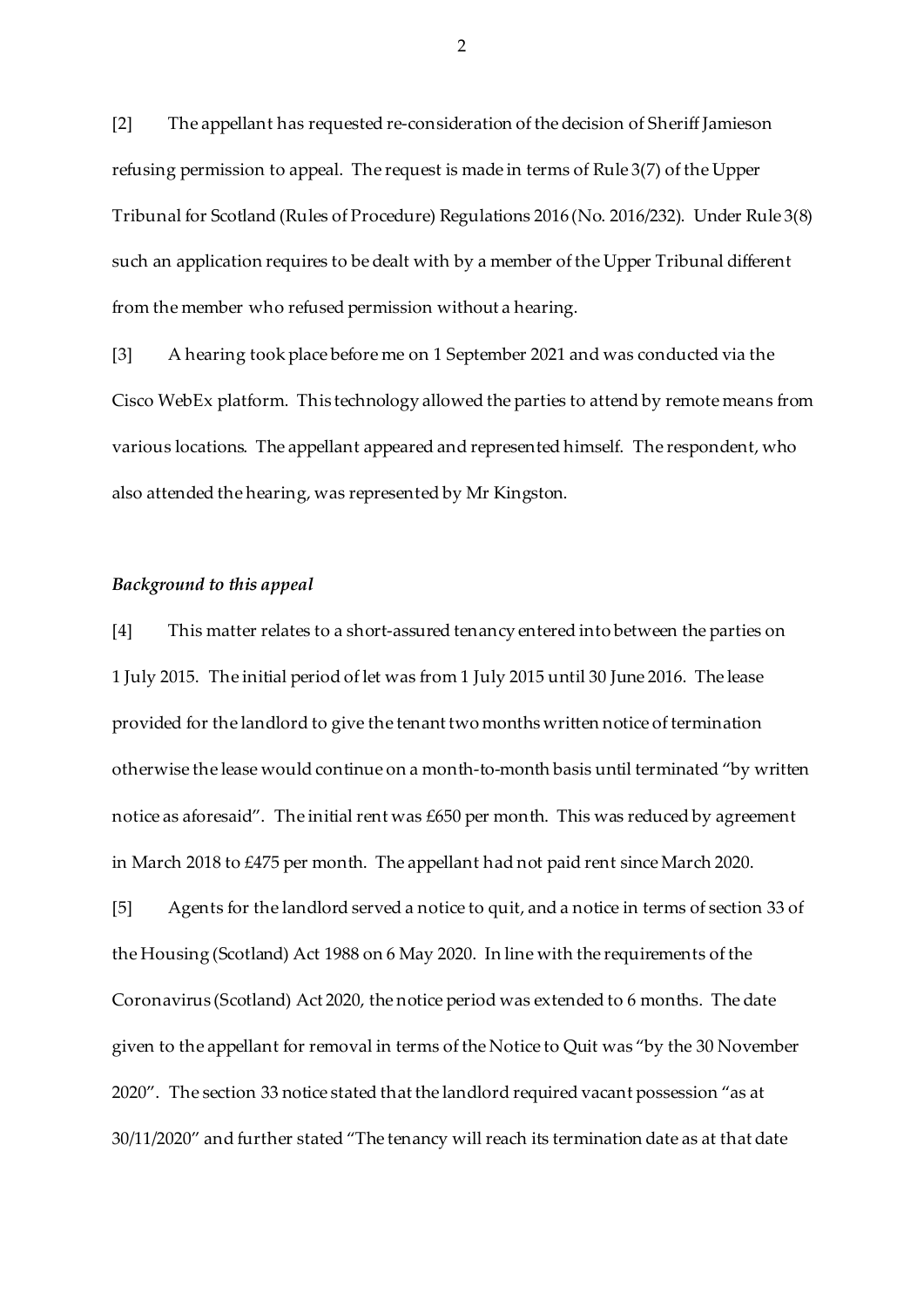and WE NOW GIVE YOU NOTICE THAT YOU ARE REQUIRED TO REMOVE FROM THE PROPERTY ON OR BEFORE 30/11/2020"

[6] Following service of the notice to quit the appellant did not voluntarily vacate the property. An application was made to the FtT seeking an order for eviction. At a Case Management Discussion on 26 March 2021, at which the appellant was not present, an order for possession upon termination of a short-assured tenancy was made in favour of the lanlord. The appellant had lodged written submissions which were considered at the Case Management Discussion. Given the fact that an earlier Case Management Discussion had been adjourned on the request of the appellant the FtT determined that it was appropriate to proceed with the hearing in the appellant's absence.

[7] In their findings in fact the FtT found that a valid notice to quit had been served, the tenancy had reached its ish, tacit relocation was not operating, as at 12 November 2020 rent arrears had increased to £3,200, and arrears at the date of the hearing were in the region of  $£4550.$  The FtT concluded that it was reasonable in all the circumstances that the order should be granted.

[8] A further aspect to this appeal relates not to the decision reached by the FtT itself but to the enforcement procedure, namely the eviction procedure by Sheriff Officers, which followed. The appellant seeks to argue that the eviction which took place on 9 June 2021 proceeded whilst the 30 day period for applying for permission to appeal to the Upper Tribunal had not expired and, as such, was unlawful.

#### *Grounds of appeal*

[9] The appellant, in his Form UTS-1 states his grounds of appeal were contained in an email sent on 8 June 2021. He thereafter further outlines the grounds of appeal in the Form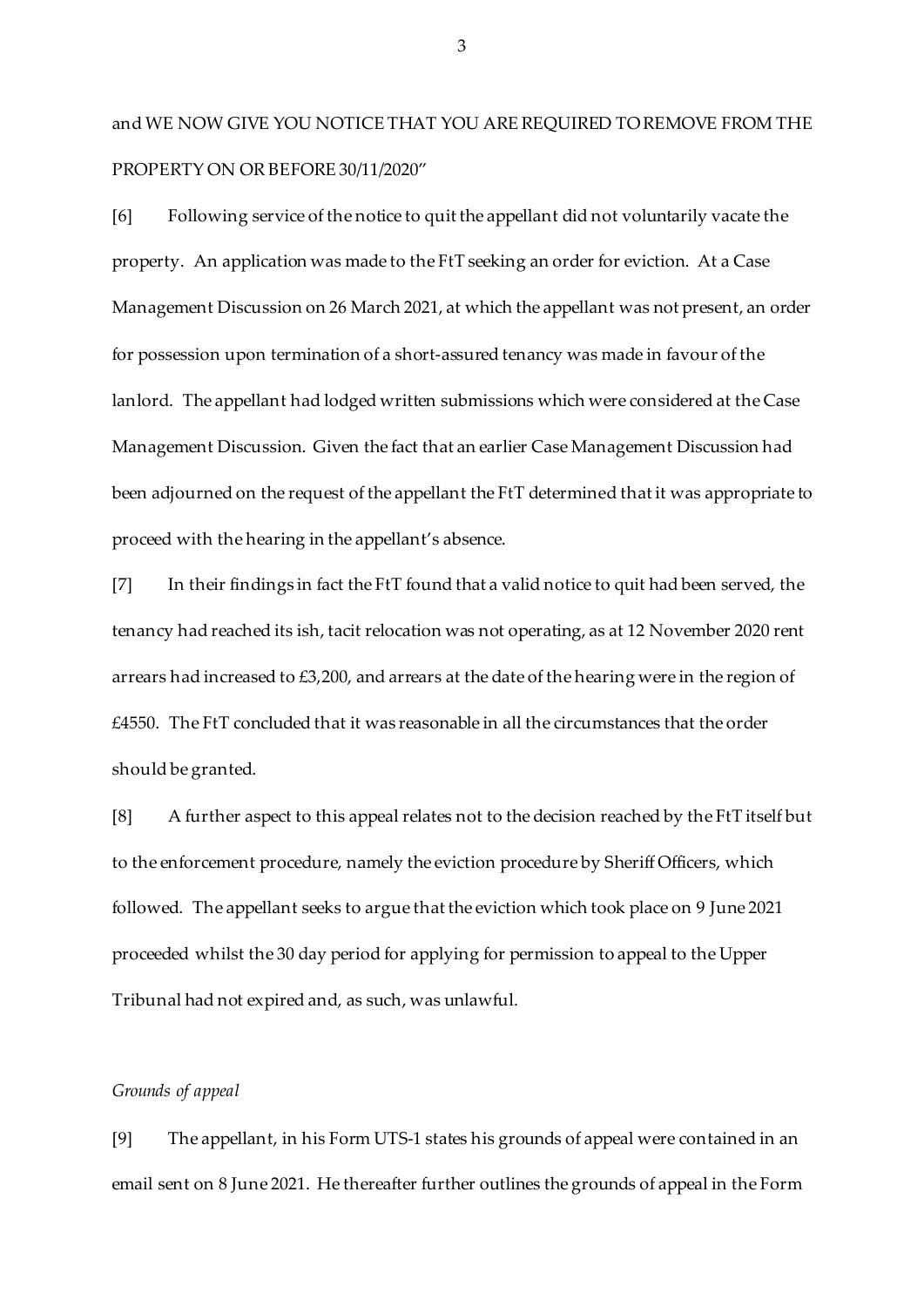UTS-1 in restricted terms. The grounds of appeal, as I understand them, can be summarised as follows:

1. The decision made by the FtT was a reserved matter under the Scotland Act 1998 as issues of immigration law were engaged. As such, the proceedings should be transferred to the Upper Tribunal (United Kingdom) or to the Court of Session.

2. Alternatively, proceedings should have been transferred to the Sheriff Court as the issue related to rent arrears.

3. That the notice to quit was invalid as it failed to comply with the provisions contained in the Private Housing (Tenancies) (Scotland) Act 2016. In particular the Notice to Quit failed to disclose the grounds relied upon for recovery of possession.

4. That the section 33 notice was invalid as the wrong date of the tenancy was stated. The FtT erred in granting the order for eviction as no valid notice in terms of section 33 had been produced and relied upon.

5. That no ish was specified in the tenancy agreement.

6. That the FtT proceeded unlawfully by proceeding with the Case Management Discussion in his absence.

7. That the FtT misdirected itself in determining that it was reasonable in all the circumstances to grant the order for eviction.

8. That the eviction which took place on 9 June 2021 proceeded whilst the 30 day period for applying for permission to appeal to the Upper Tribunal had not expired and, as such, was unlawful. This, the appellant argues is a competent ground of appeal which the Upper Tribunal has jurisdiction to consider and, further, has the power to remedy and impose orders to, effectively, reduce and set aside the unlawful eviction process in this case.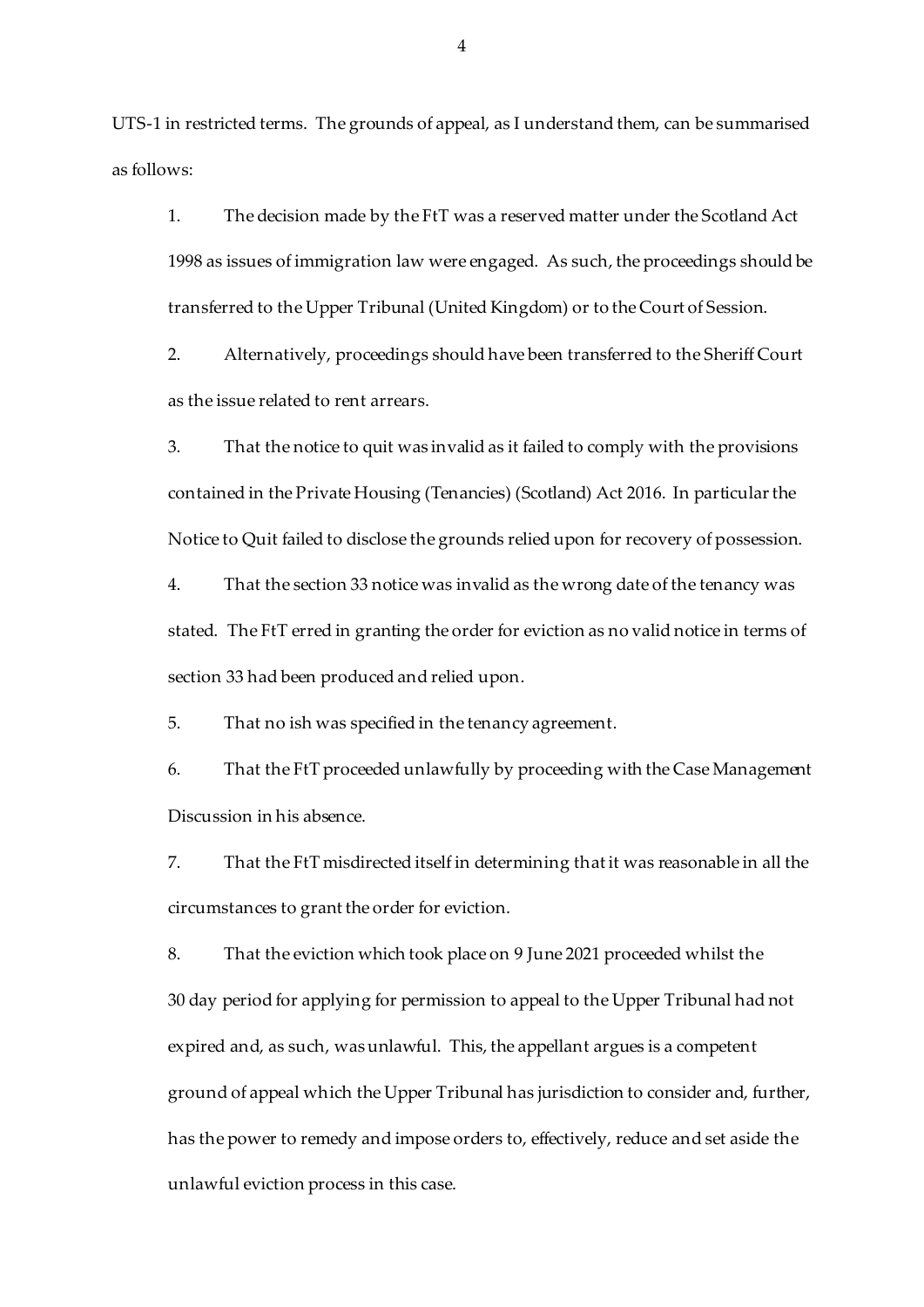*Discussion*

[10] At the Hearing on 1 September 2021 the appellant adopted all of the written submissions which had been lodged and provided further oral submissions. He emphasised what he considered to be procedural improprieties on the part of the FtT. He submitted that insufficient weight had been given to the historical background of the tenancy and the fact that his inability to pay rent had been materially affected by his immigration status and the fact that he could not work. In addition, the appellant argued that no consideration had been given to the fact that he had been paying rent prior to the Coronavirus Pandemic. The appellant continued to argue that the eviction had been unlawful given its timing and, as such, the Upper Tribunal had the power to consider this as a valid ground of appeal which would entitle the Upper Tribunal to quash the decision of the FtT.

[11] Mr Kingdom referred to documentation and submissions he had made before the FtT. It was not accepted that the notices served had been inadequate or incorrect. Mr Kingdom submitted that the Case Management Discussion had been previously re-scheduled after taking account of a request from the appellant regarding his religious beliefs. The FtT had in no way been misled as to the factual background and the reasons for seeking repossession. Taking account of all the circumstances, the FtT had exercised its discretion appropriately and it was reasonable for the order sought to have been granted. It was not accepted that the Upper Tribunal could look specifically at the eviction process which followed upon the order being granted by the FtT and, even if the full 30 day period allowed for appeal had not expired, it did not form the basis of a competent ground of appeal.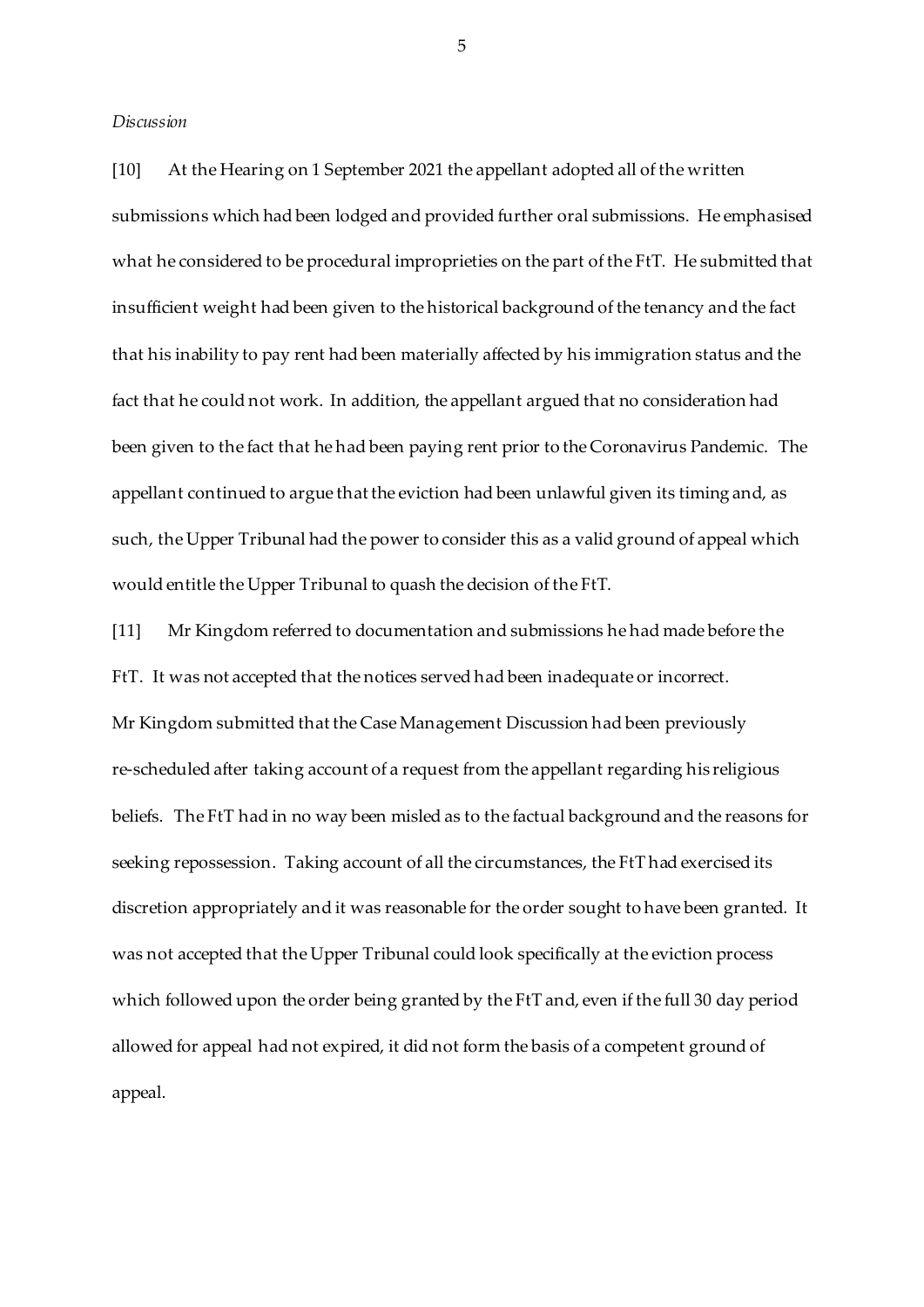*Conclusion*

[12] This is an appeal in terms of section 46 of the Tribunals (Scotland) Act 2014. As such, an appeal is to be made on a point of law only. In terms of section 46(4) permission to appeal may be given only if I am satisfied that there are arguable grounds for the appeal. My function, as a member of the Upper Tribunal, is limited as it is not an opportunity to rehear the factual matters previously argued before the FtT.

[13] An error of law would include (i) an error of general law, such as the content of the law applied; (ii) an error in the application of the law to the facts; (iii) making findings for which there is no evidence or which is inconsistent with the evidence and contradictory to it, and (iv) a fundamental error in approach to the case: for example, by asking the wrong question or by taking account of manifestly irrelevant considerations, or by arriving at a decision that no reasonable tribunal could properly reach (*Advocate General for Scotland* v *Murray Group Holdings* 2016 SC 201 at paras 42 to 43). It is for the appellant to satisfy me that there are arguable grounds for appeal which point to an error of law.

[14] It must also be noted that in terms of Rule 2 of the 2016 Rules the purpose of the Upper Tribunal is to hear and decide cases transferred or referred to it from the FtT and to hear and decide appeals from the FtT. In terms of section 47(2) of the Tribunals (Scotland) Act 2014, if the Upper Tribunal quashes the decision of the FtT on a point of law it may remake the decision, remit the case to the FtT or make such further order as the Upper Tribunal considers appropriate.

[15] With regard to the appellant's first ground of appeal I do not consider that the appellant's immigration status in any way affects the jurisdiction of the FtT. It was entirely competent for the FtT to consider the application before it. In relation to the appellant's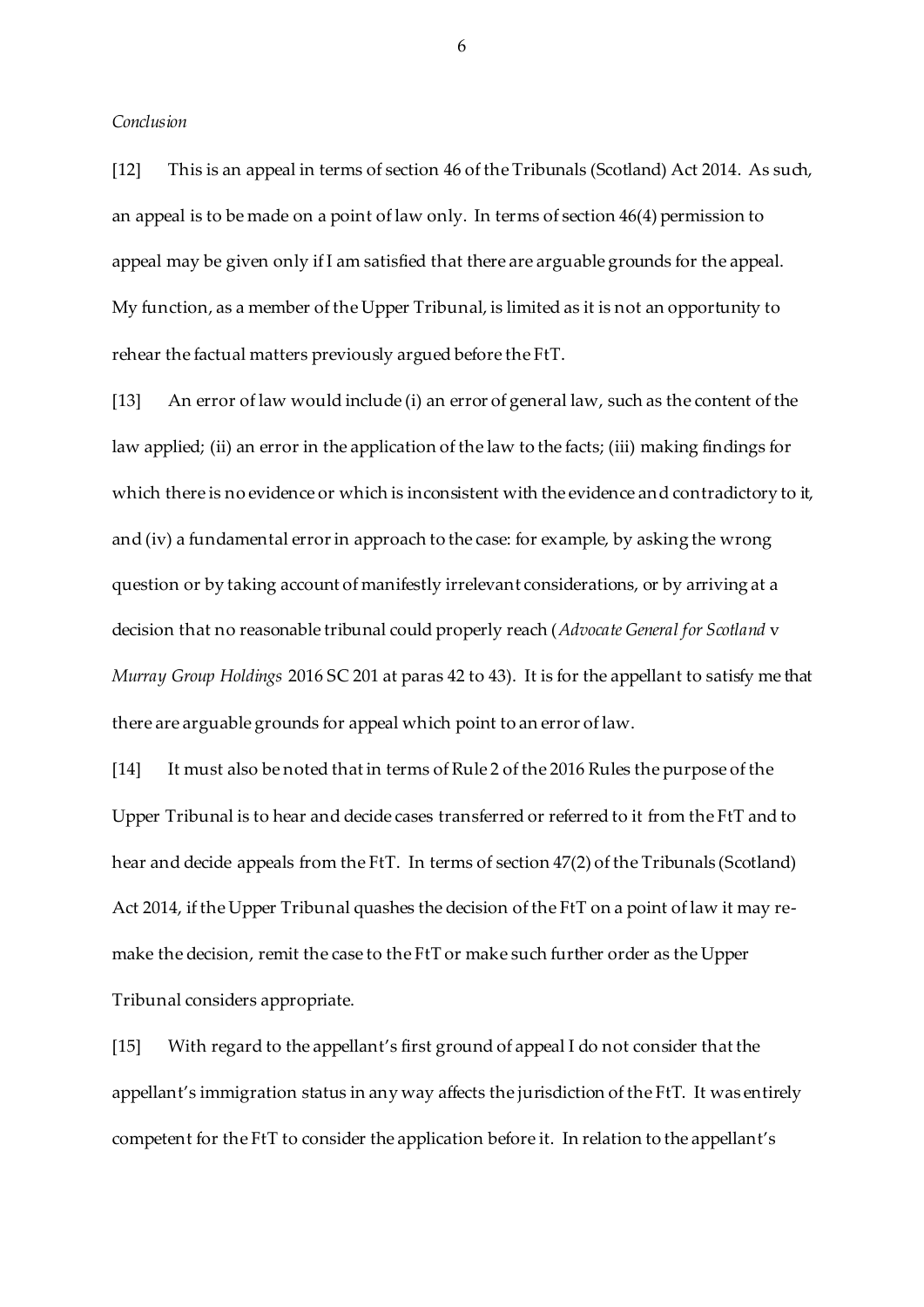second ground, the Sheriff court's functions and jurisdiction relating to an assured tenancy has been transferred to the FtT (Section 16(1)(c) of the Housing (Scotland) Act 2014).

[16] The appellant's third ground of appeal is not arguable. The tenancy was created under the Housing (Scotland) Act 1988. A notice to quit in the circumstances of this case does not require that any grounds need to be given in relation to the reasons for issuing the said notice. The notice to quit complied with the requirements of the lease and observed the necessary extended notice period required by current legislation.

[17] The appellant's fourth ground of appeal is not arguable. I can find nothing prejudicial in the terns of the section 33 notice served on the appellant. The said notice served its statutory function, namely, that the landlord had given the tenant notice that he required possession of the house (section 33(1)(d)).

[18] The appellant's fifth ground of appeal is not arguable. The FtT properly considered whether the lease had reached its ish as they were required to do in terms of section 33(1)(a) of the Housing (Scotland) Act 1988. They found in fact that the lease had reached its ish based on evidence, which the FtT accepted, to support that fact.

[19] The appellant's sixth ground of appeal is not arguable. In proceeding with the Case Management Discussion in the absence of the appellant the FtT properly considered and balanced the interests of both parties. It is clear that the FtT gave full consideration to the absence of the appellant prior to proceeding with the Hearing. The FtT's reasoning is contained in paragraph 3 of the decision and the conclusion that it was fair to proceed was reasonable in the circumstances.

[20] The appellant's seventh ground of appeal is not arguable. Based on the facts which the FtT found proved it was reasonable for the order sought to be granted. As I have observed, this is not an opportunity to rehear the factual matters previously argued before